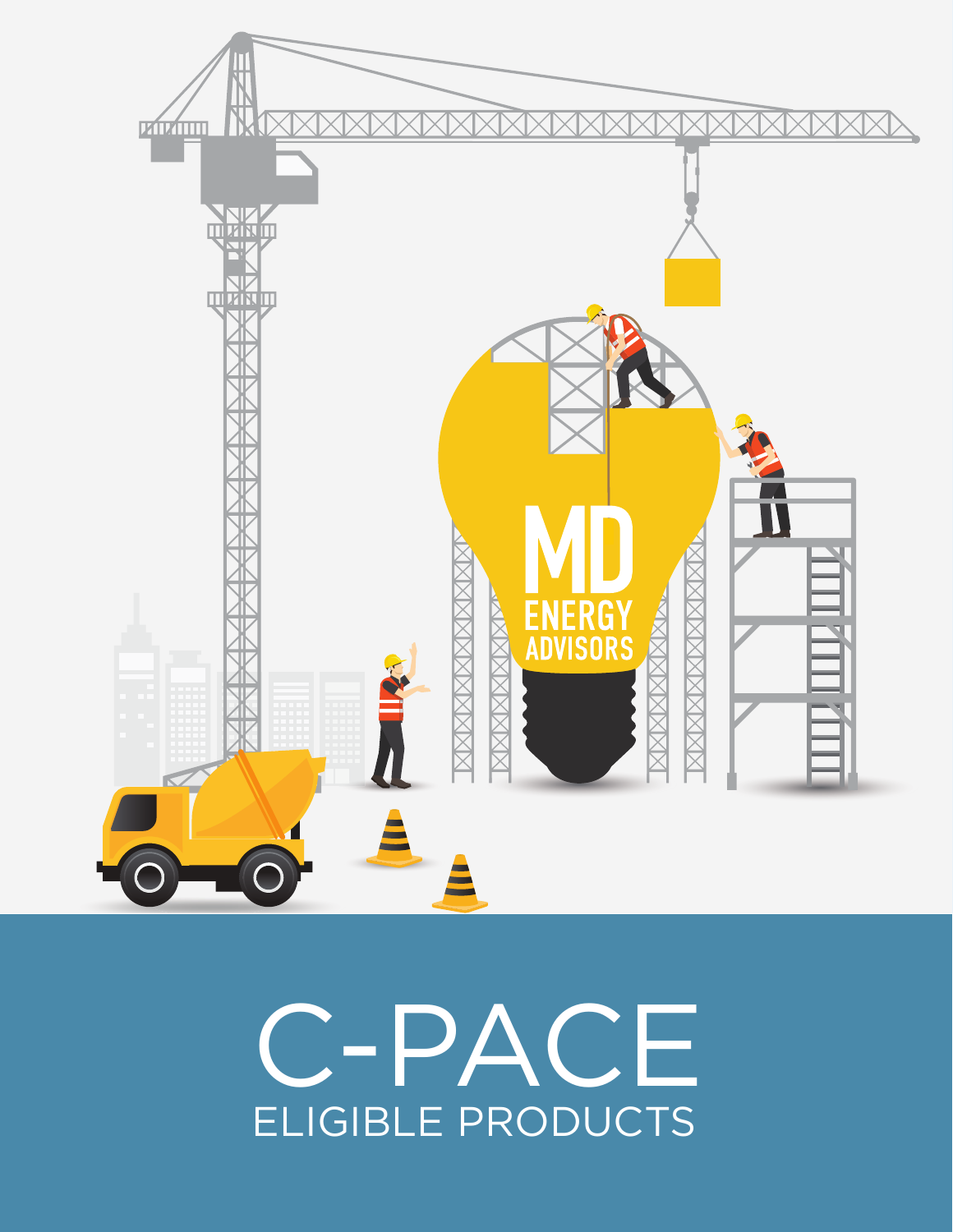

**MD Energy Advisors** finances energy efficiency, renewable energy and other resiliency, sustainability and conservation improvements under Property Assessed Clean Energy Programs (PACE) for commercial real estate clients (C-PACE) in a number of states across the country. The types of improvements eligible for financing will depend on the state law governing the specific C-PACE program. New construction and previously completed projects may be eligible depending upon location.

MD Energy Advisors has provided a partial list of eligible improvements and is intended only as a reference tool. Other projects may be considered for financing that are not included on this list. Requirements may vary by jurisdiction and certain projects such as seismic retro fits and wind resistance improvements are only available in limited states. Please contact MD Energy Advisors to discuss the details of the project.

#### **EXPENSES ELIGIBLE FOR FINANCING**

Eligible costs generally include all installation costs of eligible products, all financing costs, and all related work necessary for the installation. Installation costs include, but are not limited to:

- Energy, water and similar audits
- Designs, drawings, surveys
- Engineering services
- Building permit and inspection fees
- On-site inspections
- Technical reviews and reports
- Materials and all related work required in connection with the installation of the eligible products

Eligible expenses may also include the cost of pre-paid warranties and service contracts for repairs and maintenance.

#### **ENGINEERING REPORTS**

State C-PACE programs have differing scope and requirements to review the improvement, energy efficiency or performance of a C-PACE financed project. Estimated kW or therms saved, baseline utility data, performance monitoring and verification may be required. If energy audit is required, an ASHRAE audit level I or other engineering report may be required. Please contact MD Energy Advisors to determine the review required for the project in your jurisdiction.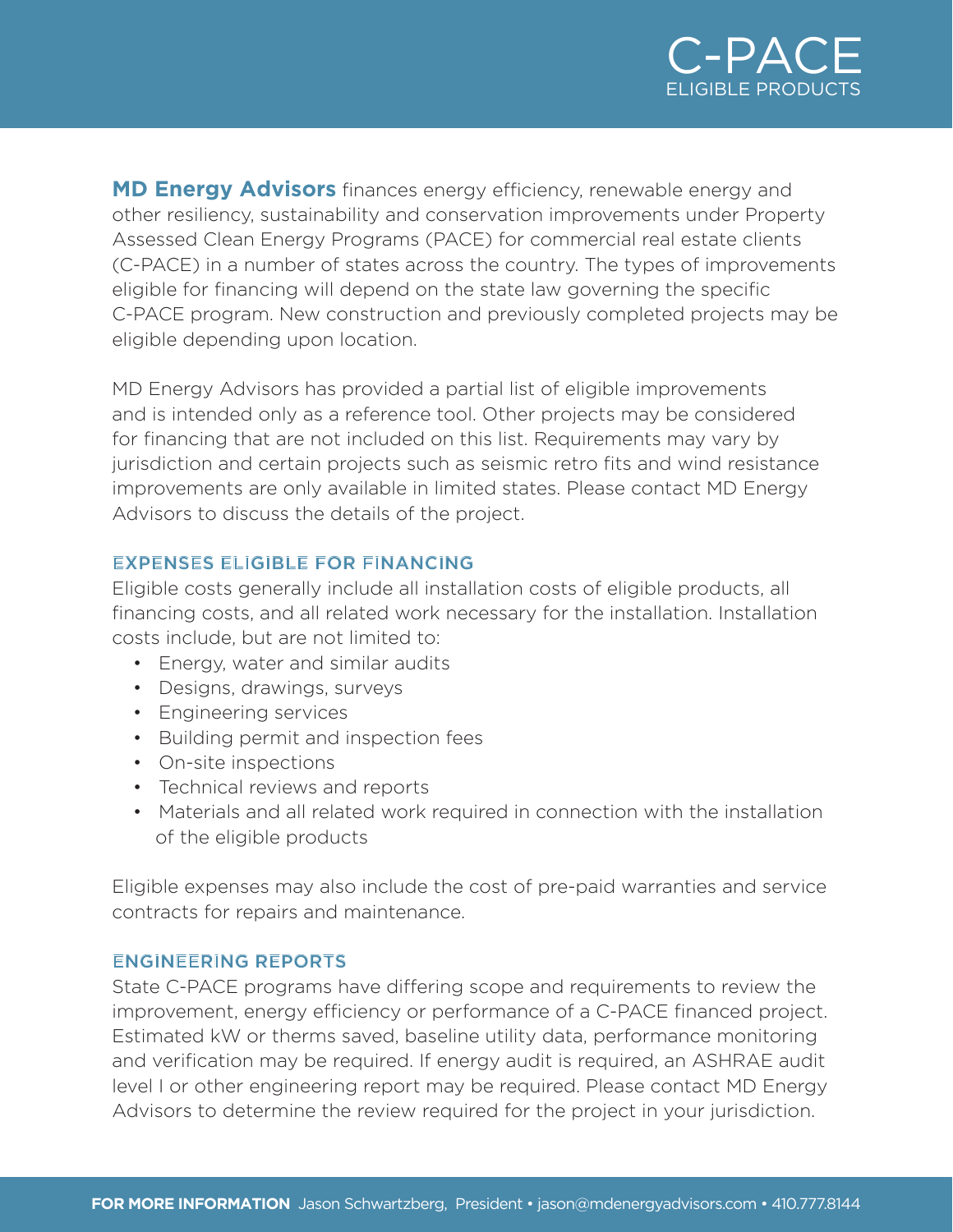

# **Building Envelope Measures**

#### **Product Type Required Project Detail**

| Building control systems                | Description of project |
|-----------------------------------------|------------------------|
| Commercial kitchen exhaust/controls     | Description of project |
| <b>Electrical Panel Upgrade</b>         | Description of project |
| Elevators, including motor and controls | Description of project |
| Green roof                              | Description of project |
| Insulating carpet and padding           | Description of project |
| Attic insulation                        | SQ.FT.                 |
| Insulation siding                       | SQ. FT.                |
| Insulation floor                        | SQ. FT.                |
| Wall insulation                         | SQ. FT.                |
| Radiant barrier                         | SQ. FT.                |
| White or cool roof (low slope)          | SQ.FT.                 |
| White or cool roof (steep slope)        | SQ. FT.                |
| Glass spandrel panels/curtain walls     | SQ.FT.                 |
| Exterior door                           | # installed            |
| Window (fixed)                          | # installed            |
| Window (operable)                       | # installed            |
| Glass door                              | # installed            |
| Curtainwall/storefront                  | # installed            |
| Skylight (glass curb-mounted)           | # installed            |

**FOR MORE INFORMATION** Jason Schwartzberg, President • jason@mdenergyadvisors.com • 410.777.8144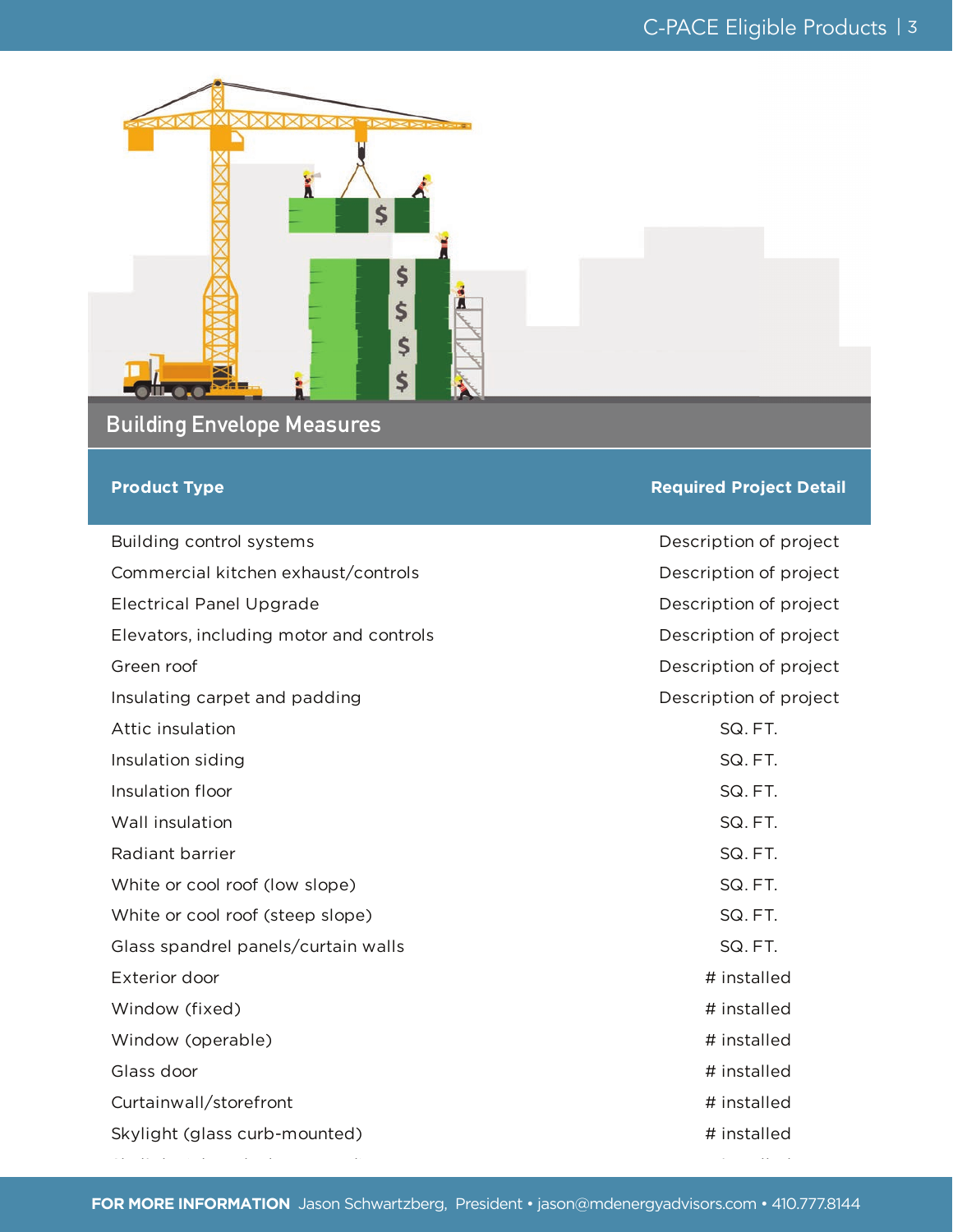# **Heating and Heat Rejection Equipment**

HEATING EQUIPMENT, HVAC AND CHILLERS

#### **Product Type Required Project Detail**

| Gas fired furnace                                          | Size (ton)             |
|------------------------------------------------------------|------------------------|
| Oil fired furnace                                          | Size (ton)             |
| Gas warm air duct furnace                                  | Size (ton)             |
| Unit heater (gas or oil fired)                             | Size (ton)             |
| Hot water boiler (gas or oil fired)                        | Size (ton)             |
| Steam boiler (gas or oil fired)                            | Size (ton)             |
| Radiant floor heating                                      | Size (ton)             |
| Cooling towers and controllers                             | Description of project |
| Propeller/axial fan cooling tower (open or closed circuit) | Description of project |
| Centrifugal fan cooling tower (open or closed circuit)     | Description of project |
| Demand controlled ventilation (CO2 sensing system)         | Description of project |
| Duct insulation for heating ducts                          | SQ.FT.                 |
| Duct insulation for mechanically-cooled                    | SQ.FT.                 |
| Duct replacement                                           | SQ. FT.                |
| Heat recovery for kitchen ventilation                      | Description of project |

# **HVAC and Chillers**

| <b>Product Type</b>                                                                               | <b>Required Project Detail</b> |
|---------------------------------------------------------------------------------------------------|--------------------------------|
| Air cooled air conditioning                                                                       | Size (ton)                     |
| Water cooled air conditioning                                                                     | Size (ton)                     |
| Condensing unit only                                                                              | Size (ton)                     |
| Non-air cooled heat pumps                                                                         | Size (ton)                     |
| Variable refrigerant flow A/C (air cooled)                                                        | Size (ton)                     |
| Variable refrigerant flow heat pump (air cooled, water<br>sourced, ground water or ground source) | Size (ton)                     |
| Air cooled electric chiller with or without condenser                                             | Size (ton)                     |
| Water cooled reciprocal or displacement chiller                                                   | Size (ton)                     |
| Water cooled centrifugal                                                                          | Size (ton)                     |
| <b>HVAC control systems</b>                                                                       | Size (ton)                     |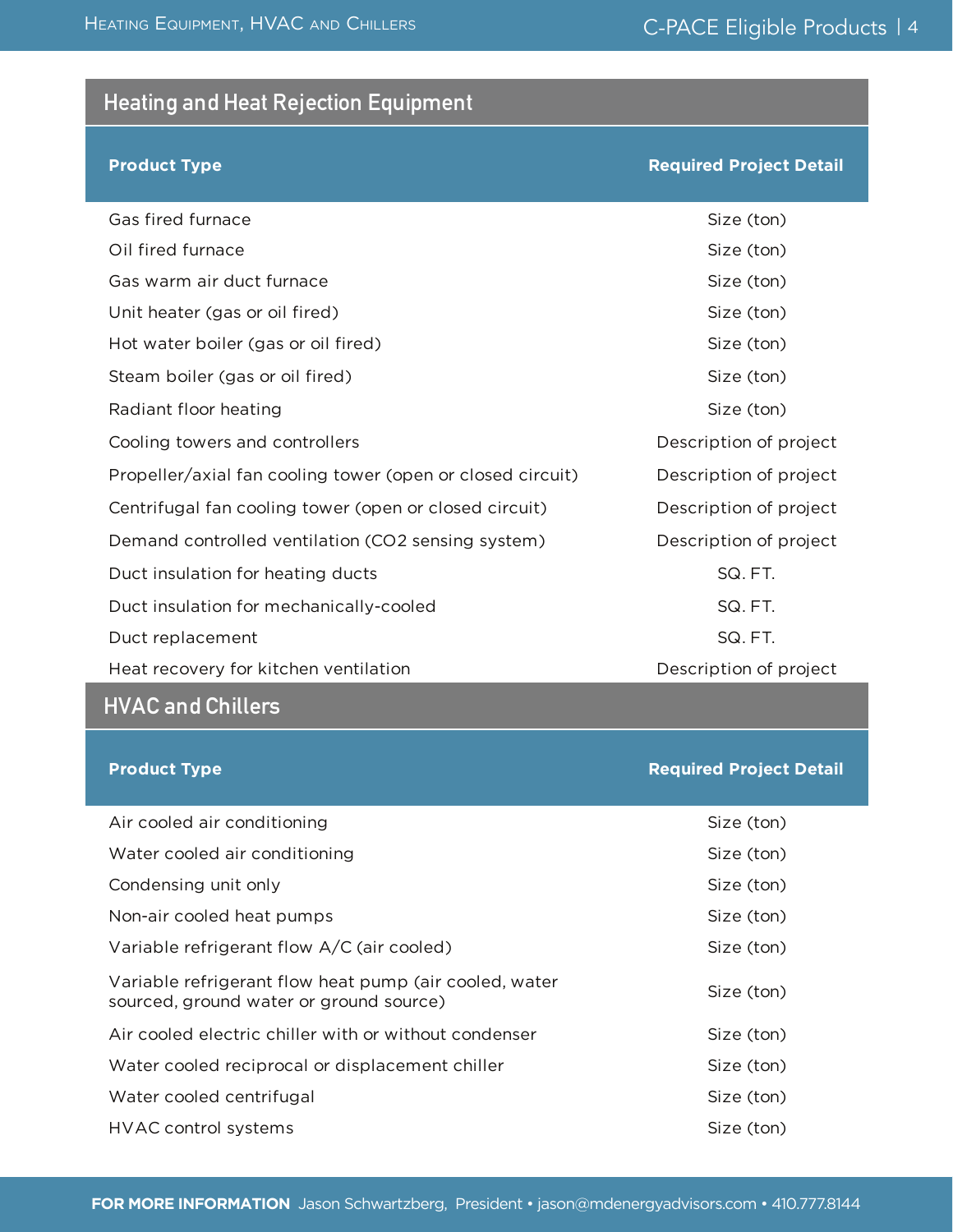#### **Interior Lighting**

| <b>Product Type</b>              | <b>Required Project Detail</b> |
|----------------------------------|--------------------------------|
| <b>ENERGY STAR (fluorescent)</b> | # installed                    |
| ENERGY STAR (LED)                | # installed                    |
| <b>LED Luminaire</b>             | # installed                    |
| Linear LED Ambient Luminaire 1x4 | # installed                    |
| Lighting control systems         | # installed                    |
| Occupancy sensors                | # installed                    |

## **Renewable/Alternative Energy**

| <b>Product Type</b>                                   | <b>Required Project Detail</b> |
|-------------------------------------------------------|--------------------------------|
| Solar panel                                           | # installed and size           |
| Inverter                                              | # installed and size           |
| Solar water heater                                    | # installed and size           |
| Solar pool water heater                               | # installed and size           |
| Advanced energy storage system                        | Description of project         |
| Electric vehicle charging station                     | # installed and size           |
| Stationary fuel cell power system                     | Description of project         |
| Co generation systems                                 | Description of project         |
| Fuel cell power systems                               | Description of project         |
| Wind turbines                                         | Description of project         |
| High Efficiency Water Heating                         |                                |
| <b>Product Type</b>                                   | <b>Required Project Detail</b> |
| High efficiency gas storage water heater $\leq 140$ g | Description of project         |

Tankless water heater **Description of project** Description of project Hot water system controls **EXECUTE:** Description of project Recirculating hot water system **Description** of project

#### **Other**

#### **Product Type Required Project Detail**

Refrigerator case (solid door) Description of project Freezer case (solid door) and the control of project of project of project of project of project of  $\mathbb{R}^n$ Refrigerator case (transparent door) Description of project Freezer case (transparent door) Description of project

#### **FOR MORE INFORMATION** Jason Schwartzberg, President • jason@mdenergyadvisors.com • 410.777.8144